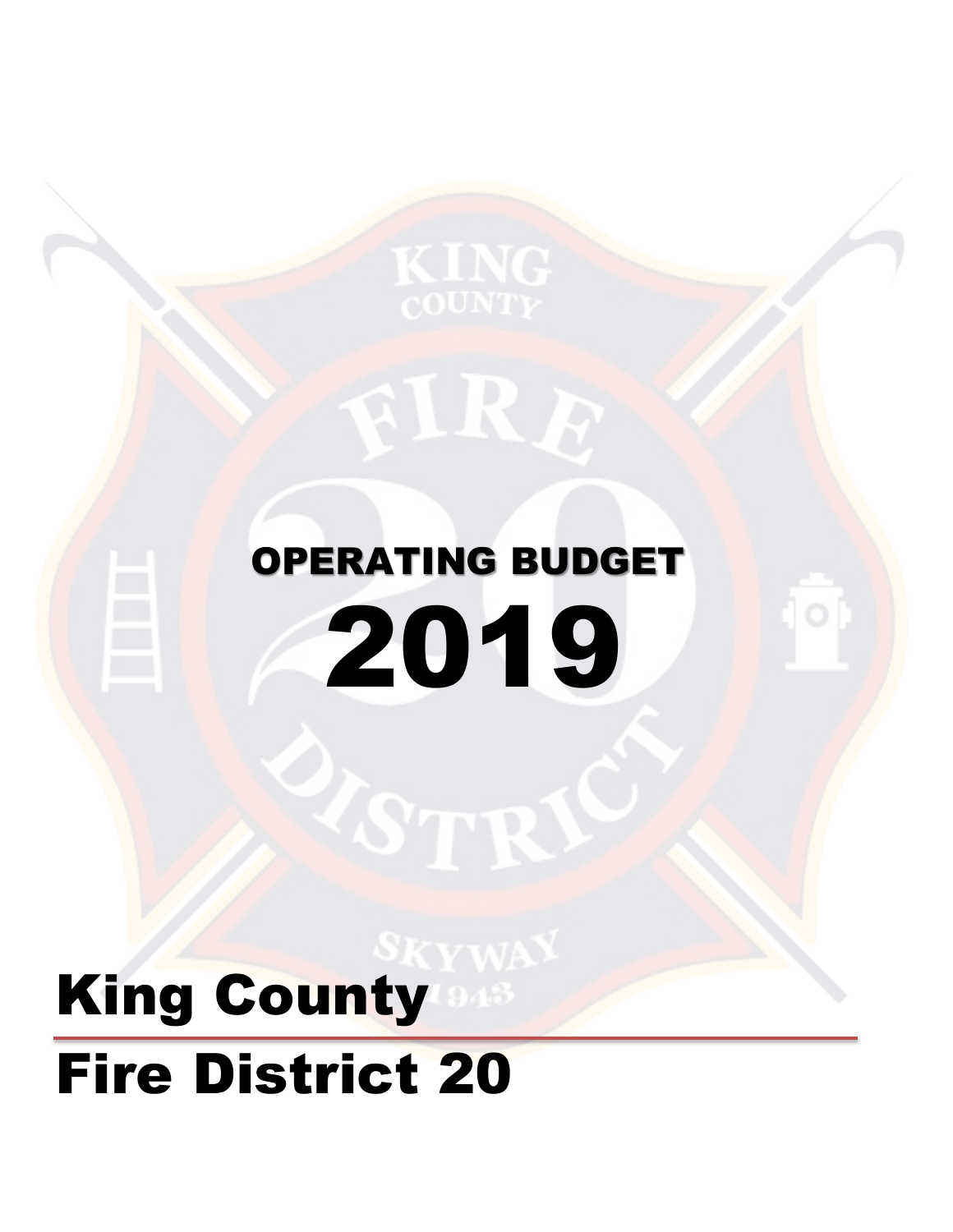### **Table of Contents**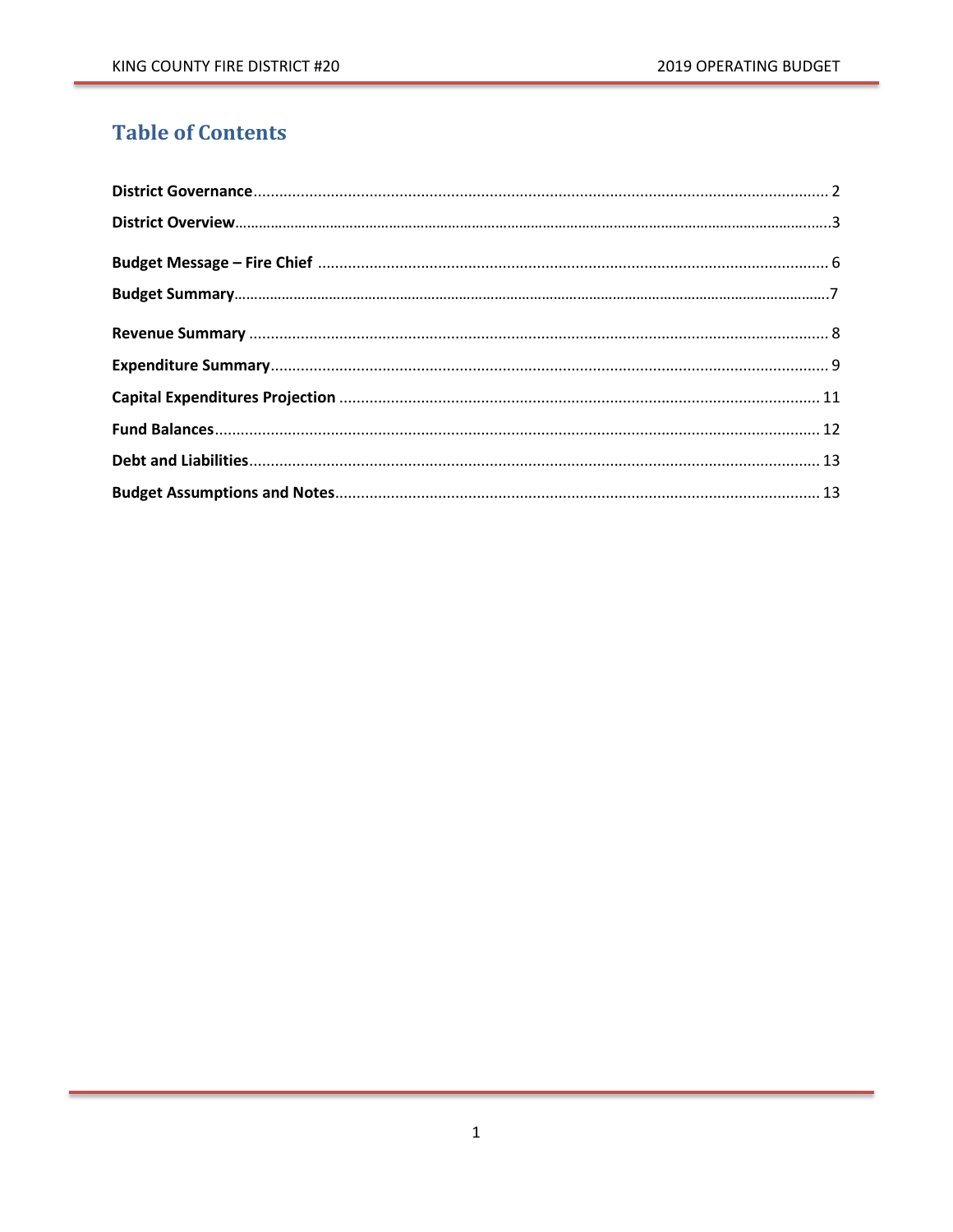### DISTRICT GOVERNANCE

A Board of Fire Commissioners, composed of three elected registered voters residing in the District, manages the affairs of the District. The Board of Fire Commissioners, members of the fire district and community groups work together to determine the best, most effective and efficient ways to provide emergency and safety services to our community.

## **Board of Fire Commissioners**





Position 1 – Craig Buckton Position 2 - Terry Miller Position 3 - Cynthia Lamothe



**Operations**

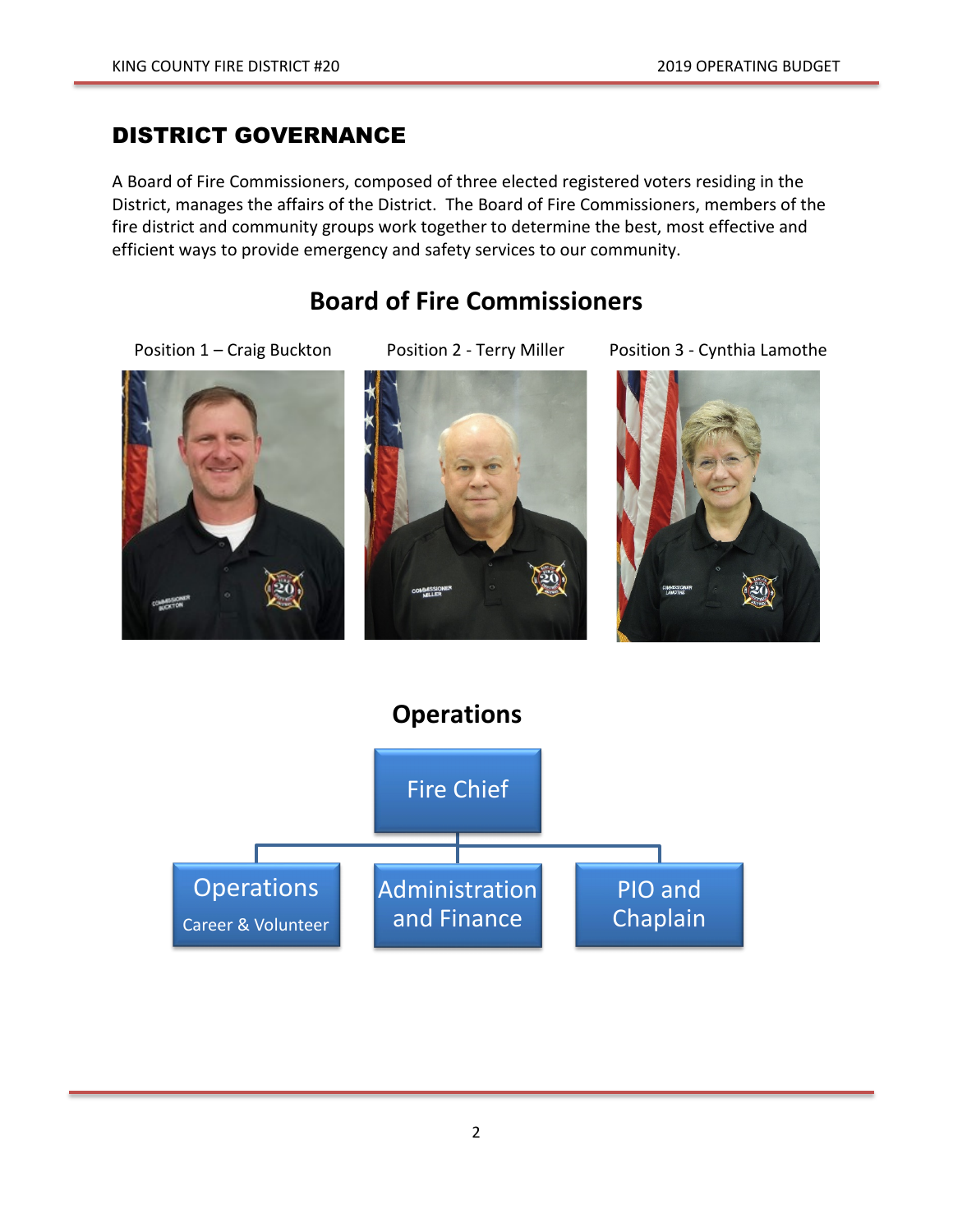## DISTRICT OVERVIEW

King County Fire District 20 is a local government special purpose district that provides fire protection and emergency medical services to the public of approximately 16,000 residents in a three (3) square mile area of south King County (southeast of Seattle) and is supported primarily through property taxes. The District was incorporated in 1943 and operates under Chapter 52 RCW and other laws of the state of Washington applicable in the District.

The District has six full time paid Firefighters, twenty-five Volunteer Firefighters, one Captain, three Lieutenants, a Fire Chief and two office support personnel.

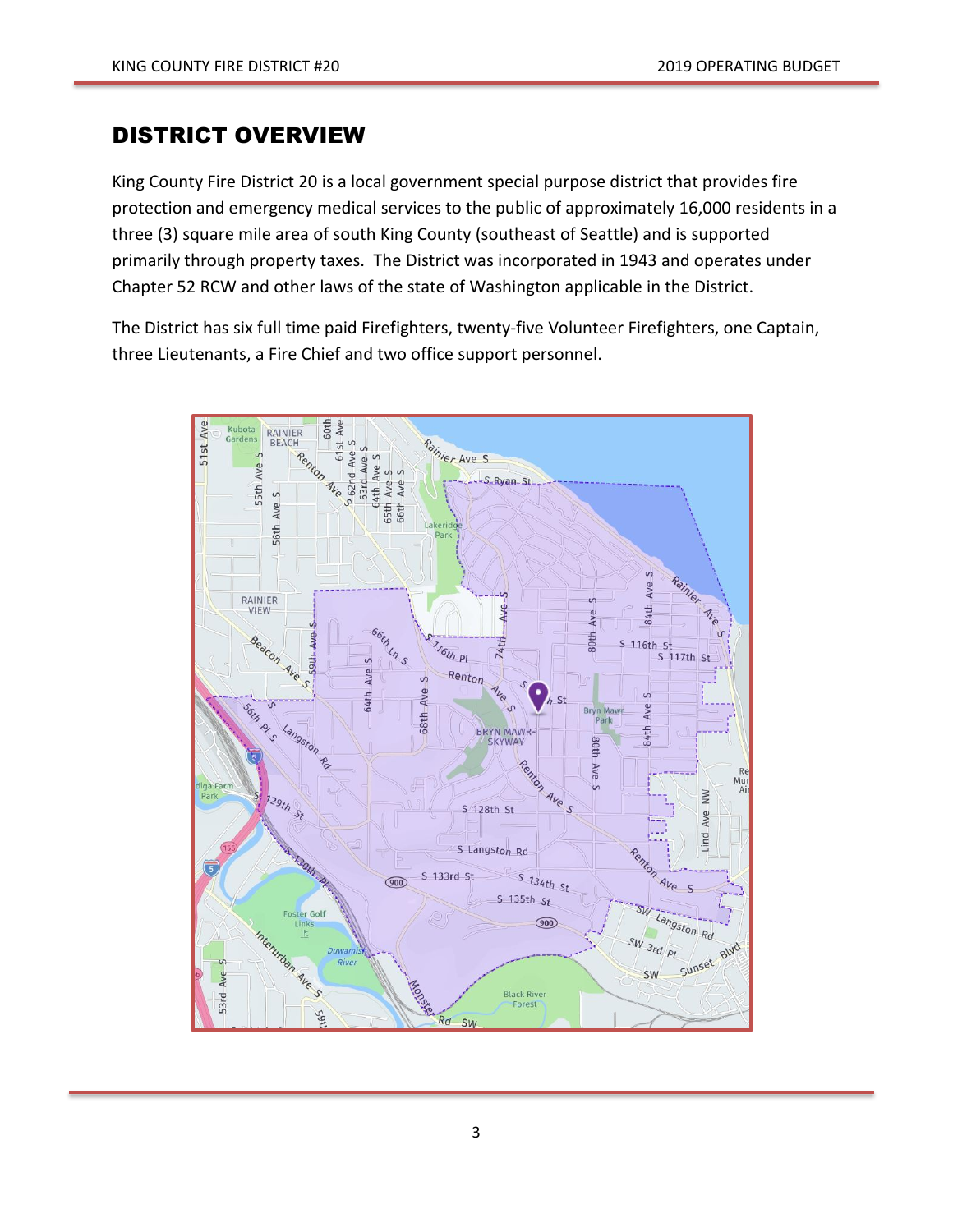# **King County Fire District 20**

## **BUDGET**



# **JANUARY 1, 2019 – DECEMBER 31, 2019**

PREPARED BY

ERIC HICKS FIRE CHIEF

BONNIE NETHERBY OFFICE ADMINISTRATOR

BUDGET PACKET ASSISTANCE PROVIDED BY SHARON GREER ADMINISTRATIVE ASSISTANT

# **Contact Us**

King County Fire District 20 12424 76th Ave S Seattle, WA 98178 206-772-1430 [admin@kcfd20.org](mailto:admin@kcfd20.org) [www.king20fire.org](http://www.king20fire.org/)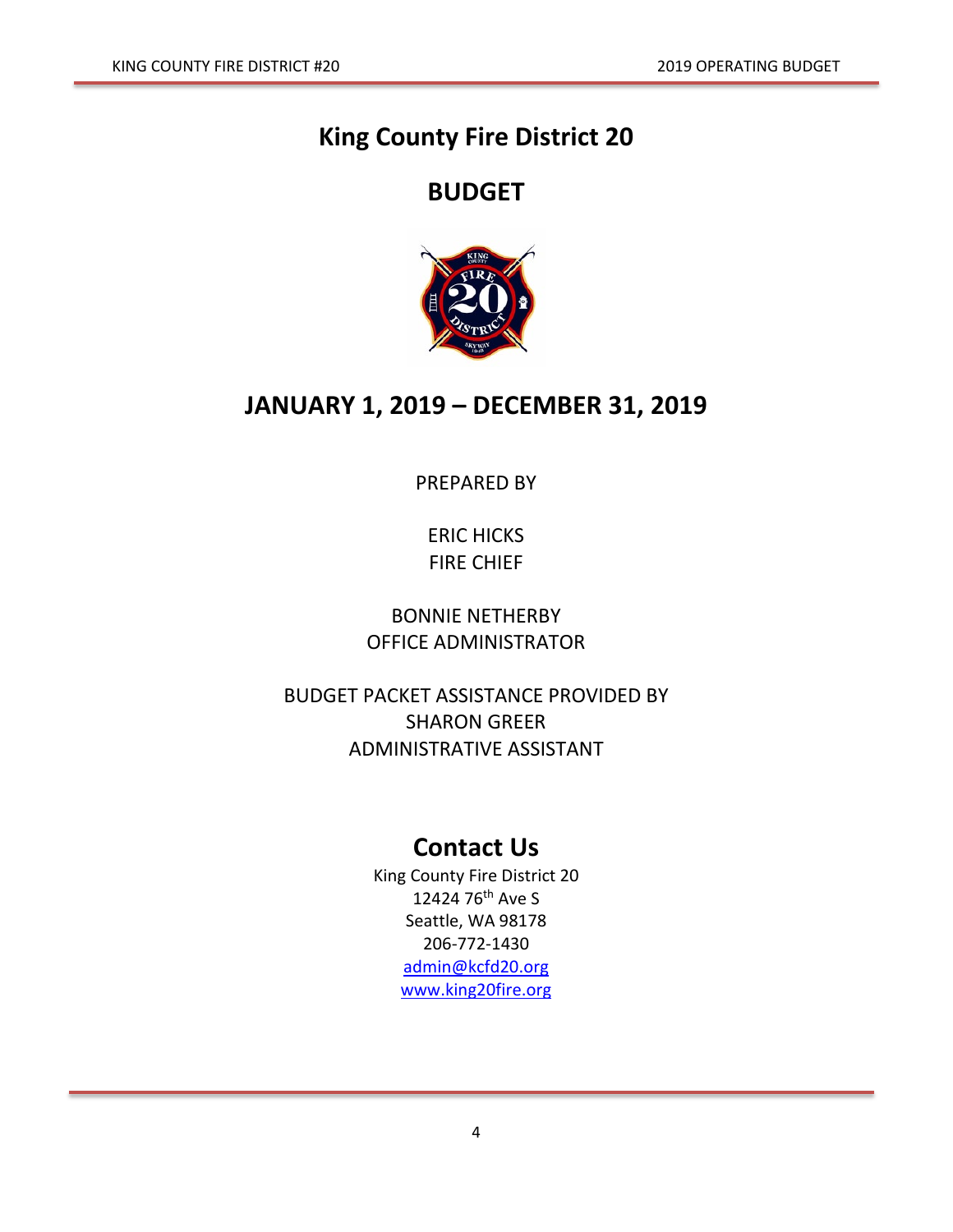

# **Mission Statement**

We serve the needs of our community, with dignity and compassion, by professionally providing world class fire and life safety services.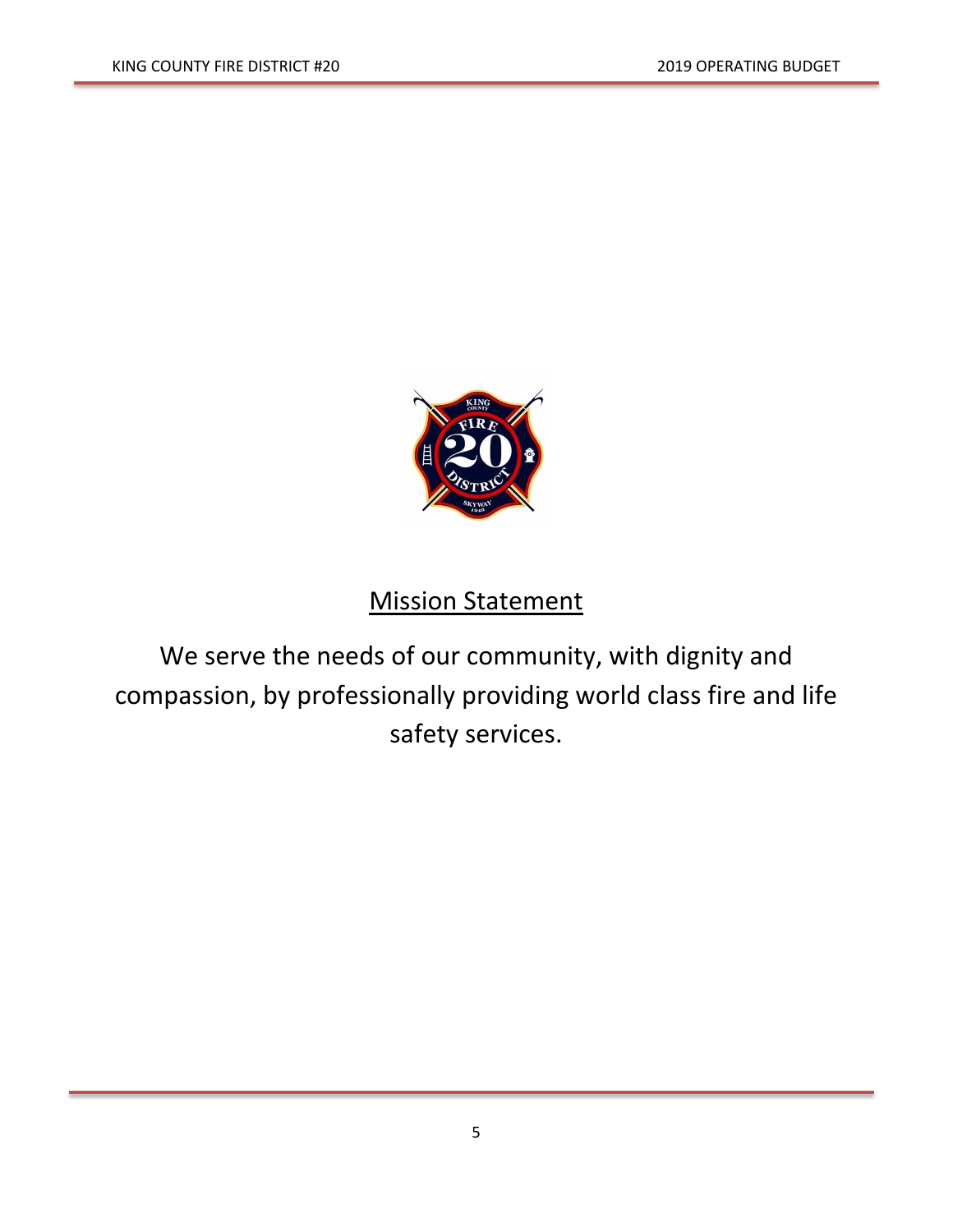# **Budget Message**

November 19, 2018

Members of the Board of Commissioners, Residents and Staff of Fire District 20.

I am pleased to present the budget for our fire district for the fiscal year 2019. As a collaborative effort between the Board of Fire Commissioners, Administration, and our Operations staff, this budget will allow us to continue to address the wants and needs of the community we serve while maintaining a level of financial stability. In 2018 we accomplished several goals aimed at maintaining and improving our level of service.

- Updated Board of Fire Commissioners Policy and Procedure Manual
- Updated Standard Operating Guidelines (SOG's)
- Settled labor contract with IAFF local 3740
- **EXECONTERGY CONTINUES ON CRYTE CONTINUES CONTINUES CONTINUES CONTINUES CONTINUES CONTINUES CONTINUES CONTINUES**
- **Hosted KCFD 20 Annual Health and Safety Fair**
- Hired additional Firefighter to meet operational needs
- **Hired a Grant Funded Volunteer Firefighter Recruitment & Retention Coordinator**

In 2019 we will continue emphasis on:

- 1. Safety
- 2. Personnel
- 3. Training
- 4. Facility maintenance
- 5. Equipment replacement
- 6. Updating and creating new SOG's

In closing, this is a balanced and responsible budget. It allows us to provide the excellent service levels that our community deserves.

Eric Hicks, Fire Chief King County Fire District 20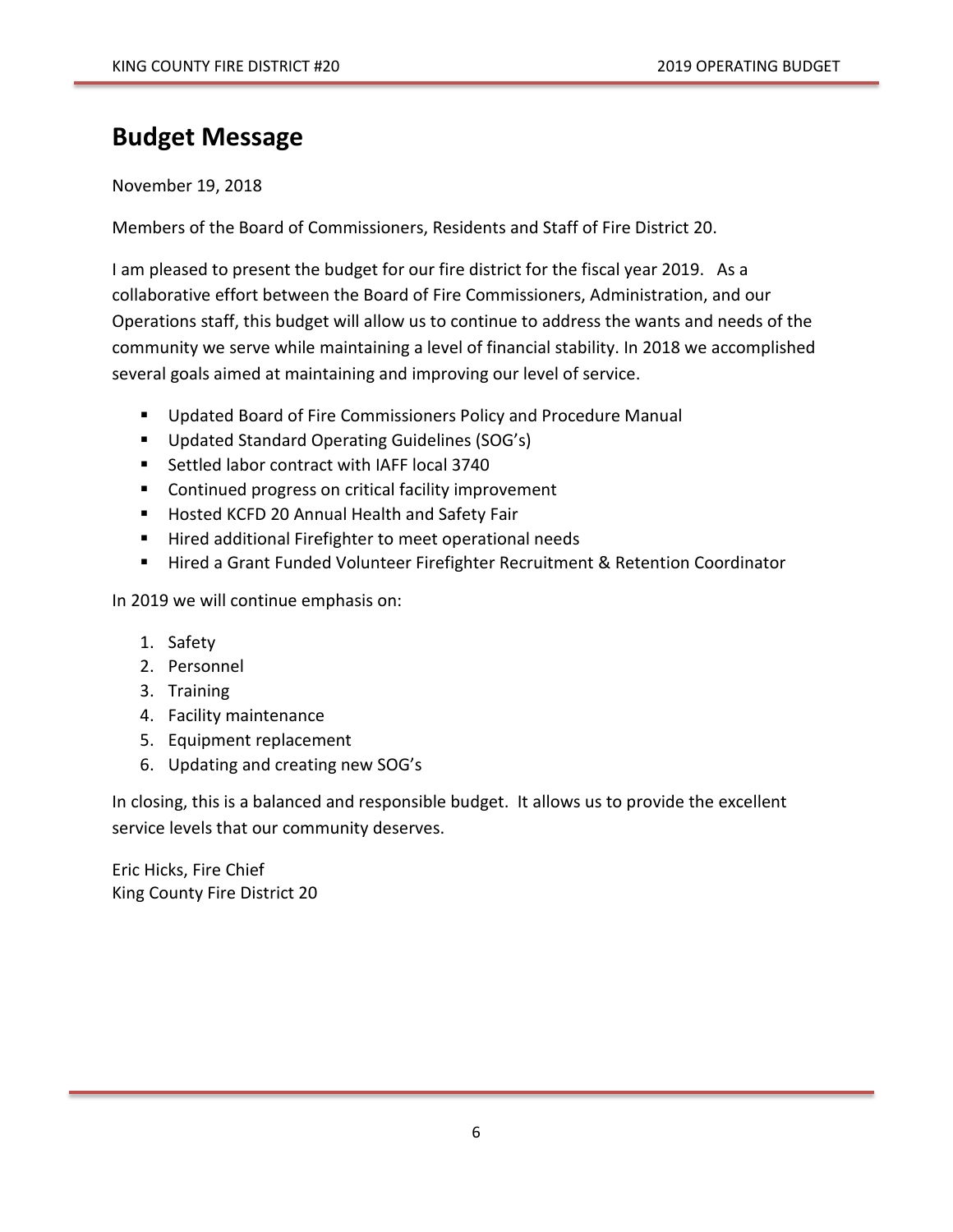# **Budget Summary**

| <b>Revenues</b>                                                                 | 2019 Budget |          |  |  |  |
|---------------------------------------------------------------------------------|-------------|----------|--|--|--|
| Property Taxes (Real & Personal)                                                | 2,558,389   | 90.84%   |  |  |  |
| Fire/EMS Services - KCEMS Basic Life                                            | 209,313     | 7.43%    |  |  |  |
| Ambulance Services                                                              | 40,000      | 1.42%    |  |  |  |
| Contributions & Donations From Private Sources                                  | 5,000       | 0.18%    |  |  |  |
| Miscellaneous Revenue,                                                          |             |          |  |  |  |
| Investment Interest; other interest                                             | 5,000       | 0.18%    |  |  |  |
| Fire/EMS Services - RentonSchool District                                       | 2,500       | 0.09%    |  |  |  |
| State Grant (Prehospital Participation Grant)                                   | 1,200       | 0.04%    |  |  |  |
| Property Taxes (AD Valorem Tax Refund)                                          | (5,000)     | $-0.18%$ |  |  |  |
| Sub Total                                                                       | \$2,816,402 |          |  |  |  |
|                                                                                 |             |          |  |  |  |
| <b>Non-Revenue resources</b>                                                    |             |          |  |  |  |
| Beginning Cash and Investments (Unreserved)                                     | \$1,000,000 |          |  |  |  |
| M&O Levy Funds                                                                  | 650,000     |          |  |  |  |
| FEMA Safer Grant*                                                               |             |          |  |  |  |
| Other Nonrevenues (Rehab reimbursements)                                        | 5,000       |          |  |  |  |
| Sub Total                                                                       | \$1,655,000 |          |  |  |  |
|                                                                                 |             |          |  |  |  |
| Total Revenue \$4,471,402                                                       |             |          |  |  |  |
| <b>Expenditures</b>                                                             |             |          |  |  |  |
| Personnel                                                                       | 2,088,307   | 72.01%   |  |  |  |
| Volunteer Program                                                               | 212,669     | 7.33%    |  |  |  |
| Facilities                                                                      | 100,300     | 3.46%    |  |  |  |
| Training                                                                        | 69,500      | 2.40%    |  |  |  |
| Operations                                                                      | 174,126     | 6.00%    |  |  |  |
| Vehicle Maintenance                                                             | 105,000     | 3.62%    |  |  |  |
| Information Technology                                                          | 40,100      | 1.38%    |  |  |  |
| Uniforms and Protective Clothing                                                | 30,150      | 1.04%    |  |  |  |
| Administrative & District-wide expenses                                         | 80,050      | 2.76%    |  |  |  |
| Sub total                                                                       | \$2,900,202 |          |  |  |  |
|                                                                                 |             |          |  |  |  |
| Ending Net Cash to Cover First Quarter Following Year                           | 921,200     |          |  |  |  |
| Capital Purchases                                                               | 650,000     |          |  |  |  |
| FEMA Safer Grant Expenditures*                                                  |             |          |  |  |  |
| Subtotal                                                                        | \$1,571,200 |          |  |  |  |
|                                                                                 |             |          |  |  |  |
|                                                                                 |             |          |  |  |  |
| Total Expenditures $\frac{1}{2}$ 4,471,402                                      |             |          |  |  |  |
|                                                                                 |             |          |  |  |  |
|                                                                                 |             |          |  |  |  |
| *Grant awarded by FEMA for Volunteer Recruitment and Retention program.         |             |          |  |  |  |
| Up to \$209,000 reimbursable for qualified expenditures over three year period. |             |          |  |  |  |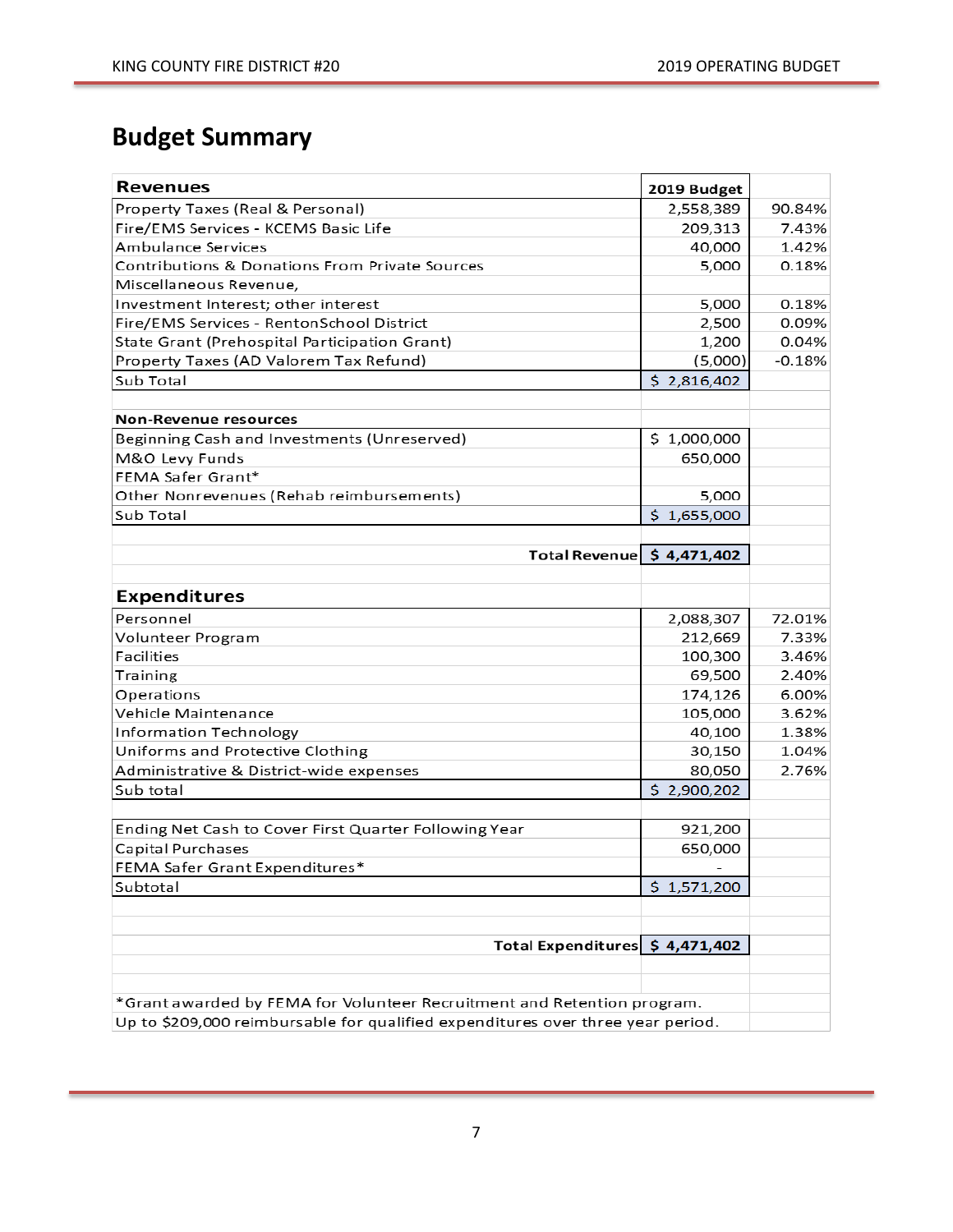# **Revenue Summary**

Total revenue for 2019 is projected to be \$3,466,402 (not including beginning fund balance, rehab reimbursements, or transfer in from Reserve Fund). Property taxes reflect 91% of this revenue.

Revenue from King County's EMS Basic Life levy is budgeted at \$209,313 which represents approximately a \$8,000 increase over 2018.

Patient transport revenue decreased slightly in 2018. Transport revenues could grow in 2019 considering the emphasis being placed on making our volunteer program more robust. KCFD 20 uses a conservative approach to estimating revenue, the 2018 budget reflects the recent trend and includes \$40,000 for this source of revenue. It is too soon to forecast the impact the GEMT [program](https://www.hca.wa.gov/billers-providers-partners/programs-and-services/ground-emergency-medical-transportation-gemt) will have on revenues.

Donations and school contributions per student are budgeted with few changes expected for 2019. A state pre-hospital participation grant of approximately \$1,300 is expected for 2019.

The 2019 budget includes \$5,000 in non-revenue for Rehab service supplies provided to other fire districts as part of our Zone 3 resource contribution. This money reimburses the District for our cost of the rehab supplies, but personnel costs are covered by King County Fire District 20 and not billed to our mutual aid partners. The cost of these supplies is included in the expenditures.

2019 will begin with a carryover balance of approximately \$1,000,000 covering expenditures at the beginning of the year prior to the receipt of tax revenue in April and the amount previously earmarked for the purchase of the rehab unit replacement.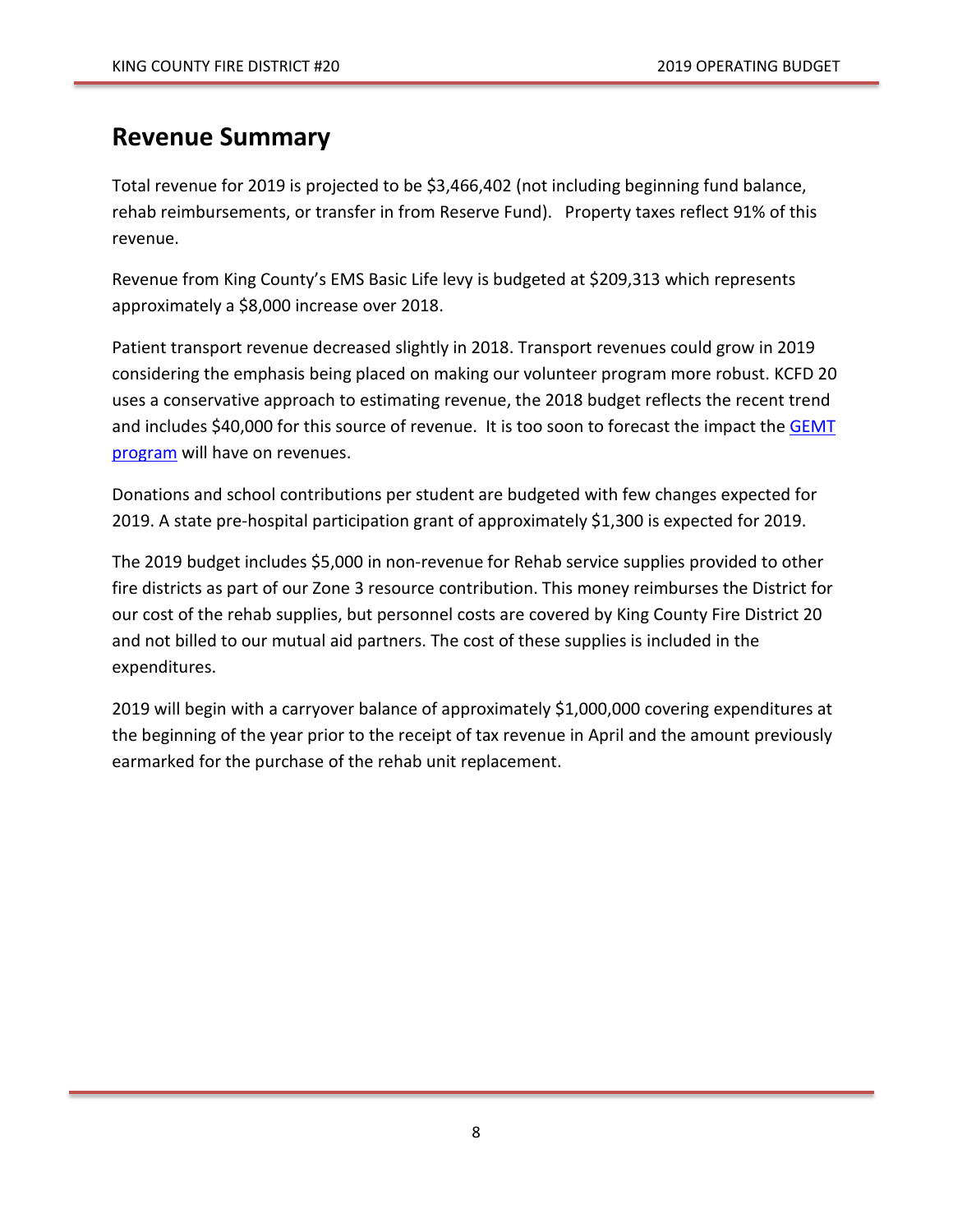# **Expenditure Summary**

#### **GENERAL FUND EXPENDITURES**

The \$3,550,202 operating budget (\$4,471,402 with Ending Fund Balance) supports basic operations of the District to provide fire protection, fire prevention, and emergency medical services. The 2019 budget includes thirteen FTE paid positions (Fire Chief, Office Administrator, Administrative Assistant, Captain, three Lieutenants, and six Firefighters), a grant funded Recruitment & Retention Coordinator, three elected Commissioners, one part-time Public Information Officer, one Chaplain, one Safety Officer and approximately twenty-five Volunteer Firefighters.

#### **Salaries and Benefits**

The CBA effective Jan 1, 2019 allows for salary adjustments equal to 100% of August to August CPI which for 2019 is 3.1%. Medical premiums in 2019 have increased 15%. Per the CBA an annual firefighter specific physical examination is now available to all career firefighters resulting in potentially a \$7000 per year expense. Succession planning for upcoming retirements has also been costed in the 2019 budget.

#### **Volunteer Program**

Changes to the Volunteer Program in 2018, has allowed the district to decrease the program's budget by \$50,000 while increasing focus on training and fitness. The Volunteer Program has also been enhanced by federal grant funding specifically earmarked for recruitment and retention of volunteers.

#### **Operations**

The expenditures related to operations are virtually unchanged.

#### **Training**

Training costs for volunteers including the cooperative training academy with Maple Valley and Enumclaw Fire Department are accounted for in the Volunteer Program.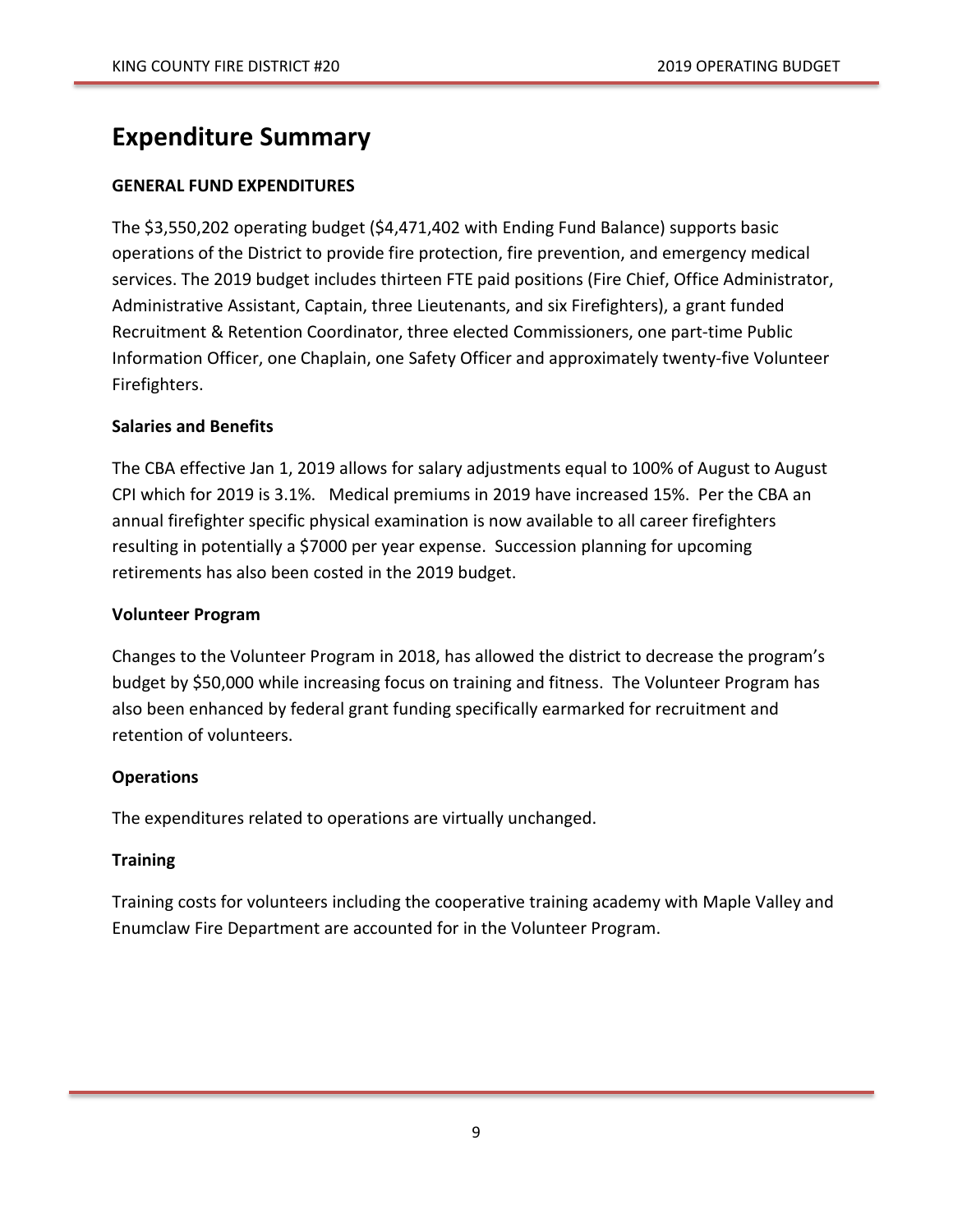#### **Facilities**

The facilities budget has a slight increase in 2019. Major facilities projects are reflected in the capital expenditures.

#### **Vehicles**

The maintenance budget has increased slightly in 2019. The Rehab Unit was not replaced in 2018 so remains in the capital expenditures for replacement in 2019. The District continues to have an apparatus maintenance contract with Puget Sound Fire Authority increased in 2018 due to replacing and adding a utility unit.

#### **Information Technology**

The 2019 budget has remained the same as 2018.

#### **Uniforms and Protective Equipment**

Career firefighter uniforms and turn out gear are budgeted the same as 2018; although a capital expenditure for turnout gear is anticipated in 2019

#### **Capital Expenditures**

In 2019 every capital expenditure will be evaluated to ensure that it is moving the District forward in its stated goals. The amount budgeted for capital expenditures is \$650,000.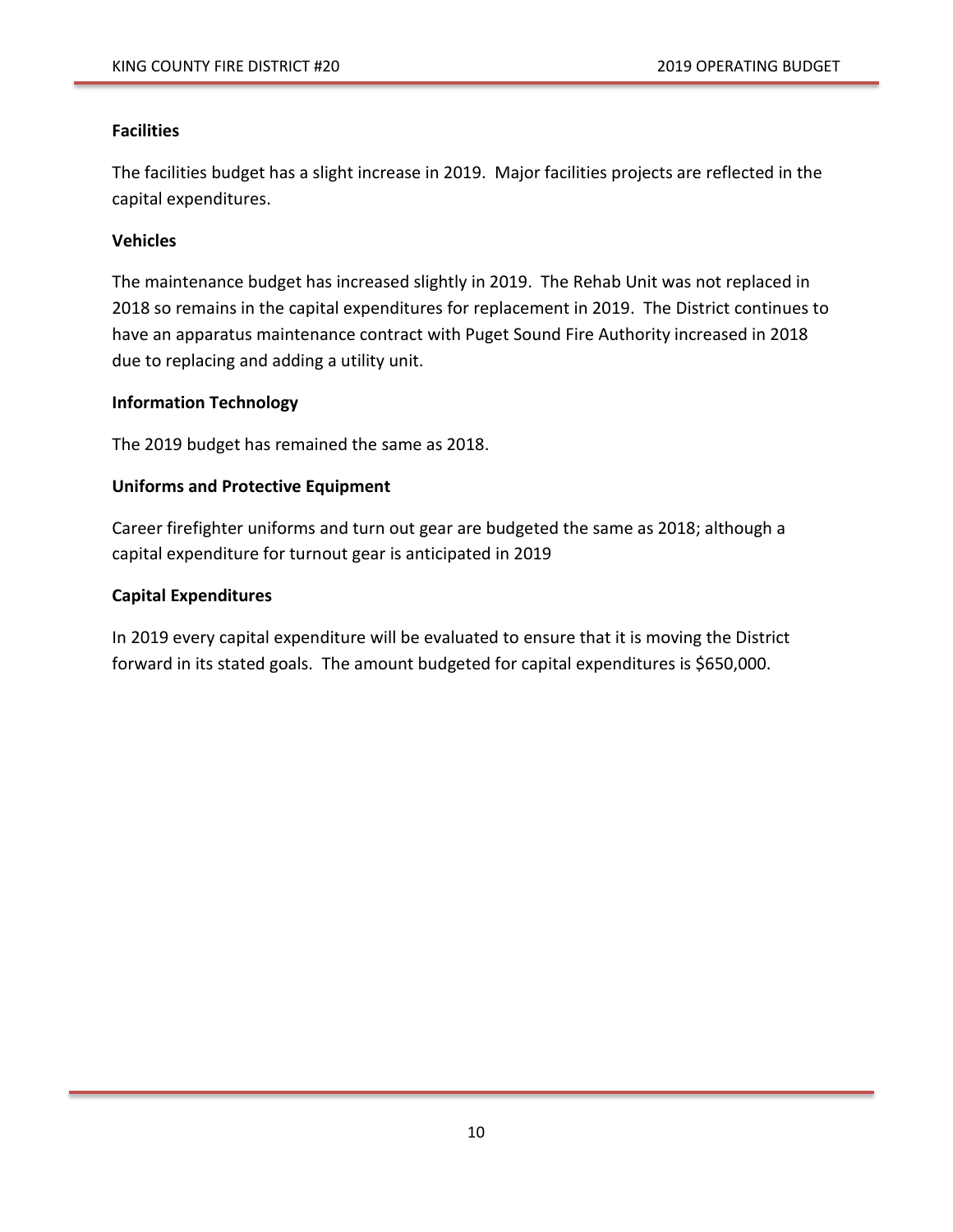# **2019 Projected**

# **Capital Expenditures**

| \$5,000   | Health and Wellness Equip.        |
|-----------|-----------------------------------|
| \$20,000  | <b>Refurbish Electrical Panel</b> |
| \$20,000  | <b>Fire Station Alerting</b>      |
| \$20,000  | <b>Station Flooring</b>           |
| \$5,000   | Electrical                        |
| \$10,000  | <b>Furniture and Fixtures</b>     |
| \$3,500   | Appliances                        |
| \$20,000  | <b>Computer Upgrades</b>          |
|           |                                   |
|           | Fire Hose Replacement             |
|           | Radio Comm. Equipment             |
| \$18,000  | <b>Bunker Replacement</b>         |
| \$4,000   | Apparatus Improvements            |
| \$250,000 | Rehab Replacement                 |
|           | \$50,000<br>\$3,500               |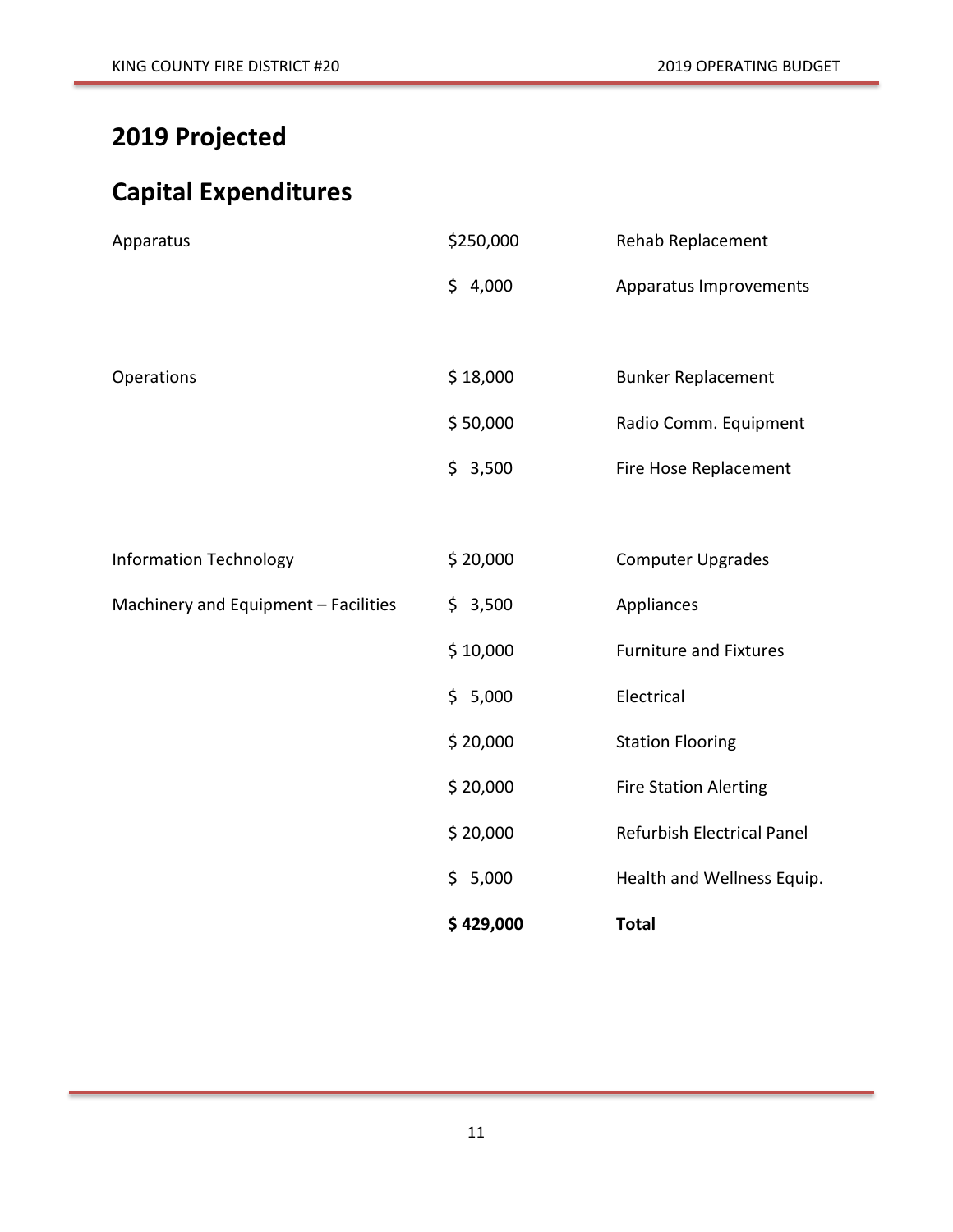# **2019 Projected**

# **Fund Balances**

|                             | <b>Estimated Beginning Balance</b> |             | <b>Estimated Ending Balance</b> |  |
|-----------------------------|------------------------------------|-------------|---------------------------------|--|
| <b>General Fund</b>         | \$                                 | 1,000,000   | \$<br>921,200                   |  |
| <b>Petty Cash</b>           | \$                                 | 1,000       | \$<br>1,000                     |  |
| <b>Advanced Travel</b>      | \$                                 | 3,000       | \$<br>3,000                     |  |
| <b>Reserve Fund</b>         |                                    | \$2,750,000 | \$2,850,000                     |  |
| Encumbered                  | \$                                 | 350,000     | \$<br>350,000                   |  |
| <b>Unencumbered</b>         |                                    | \$2,400,000 | \$2,500,000                     |  |
| <b>Total District Funds</b> | \$                                 | 3,750,000   | \$<br>3,775,200                 |  |